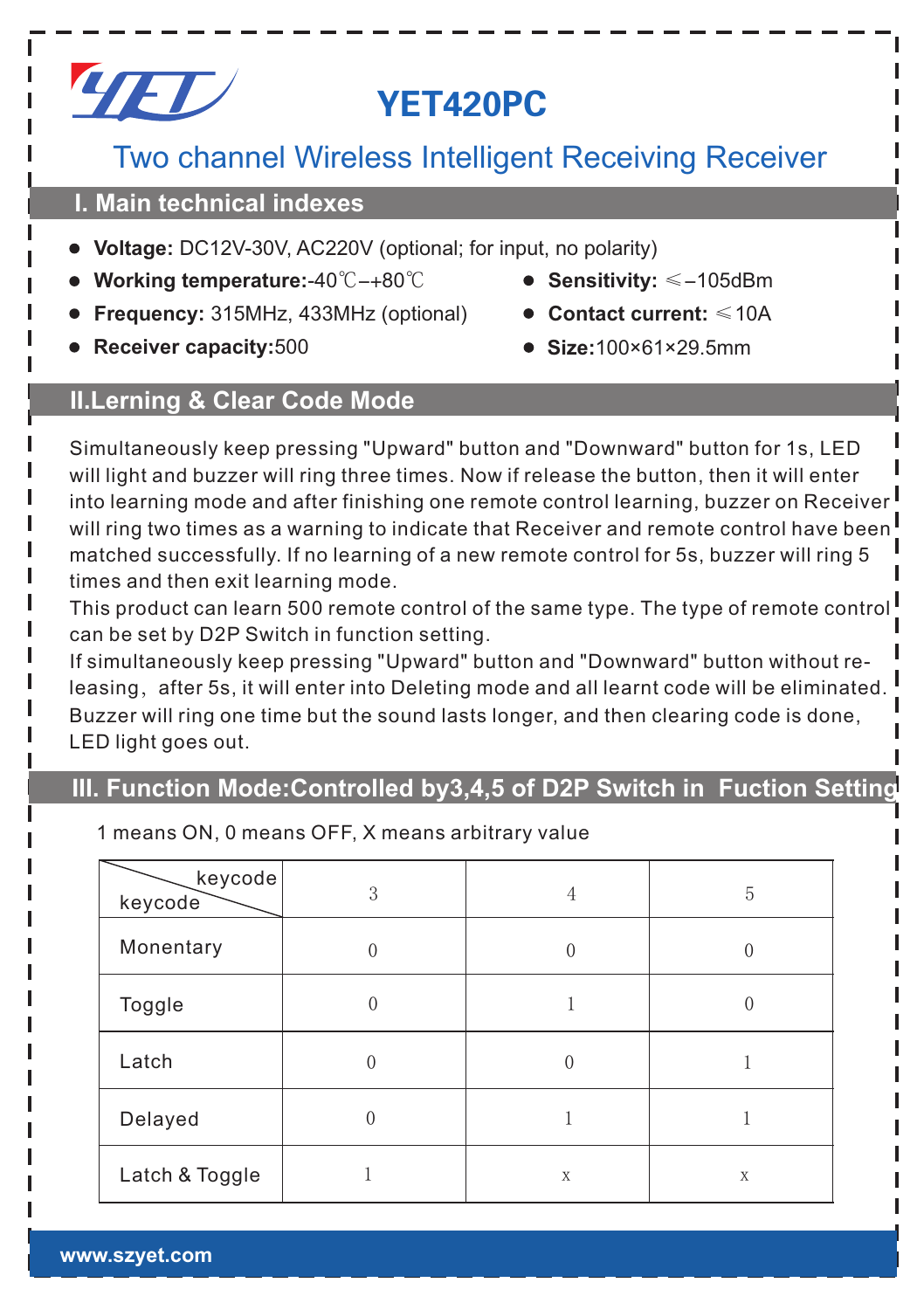# **IV.Delayed Time: Controlled by 1,2 of D2P Switch in Function Setting**

#### 1 means ON, 0 means OFF

| keycode<br>Delayed time |              | $\mathcal{D}$ |
|-------------------------|--------------|---------------|
| 1S                      | 0            | 0             |
| 3S                      |              | 0             |
| 10S                     | $\mathbf{0}$ |               |
| 30S                     |              |               |

## **V.Receiving Mode:Controlled by 6,7,8 of D2PSwitch in Function Setting**

#### 1 means ON, 0 means OFF

| Keycode<br>Receiving mode | 6 | 8 |
|---------------------------|---|---|
| 1527                      |   |   |
| 2262                      |   |   |
| 6P20B                     |   |   |
| $301 - simpl$ e           |   |   |
| $301 - normal$            |   |   |

### **VI**.**Manually Control Button**

Pressing "Upward" button will correspond the first relay. Pressing "Downward" button will correspond to the second relay. Function mode is controlled by D2P Switch in function setting.

### **VII**.**Manual Reset Function**

When Receiver has outputs, LED light illuminates for a long time. Now press "Reset" button, Receiver output will reset.